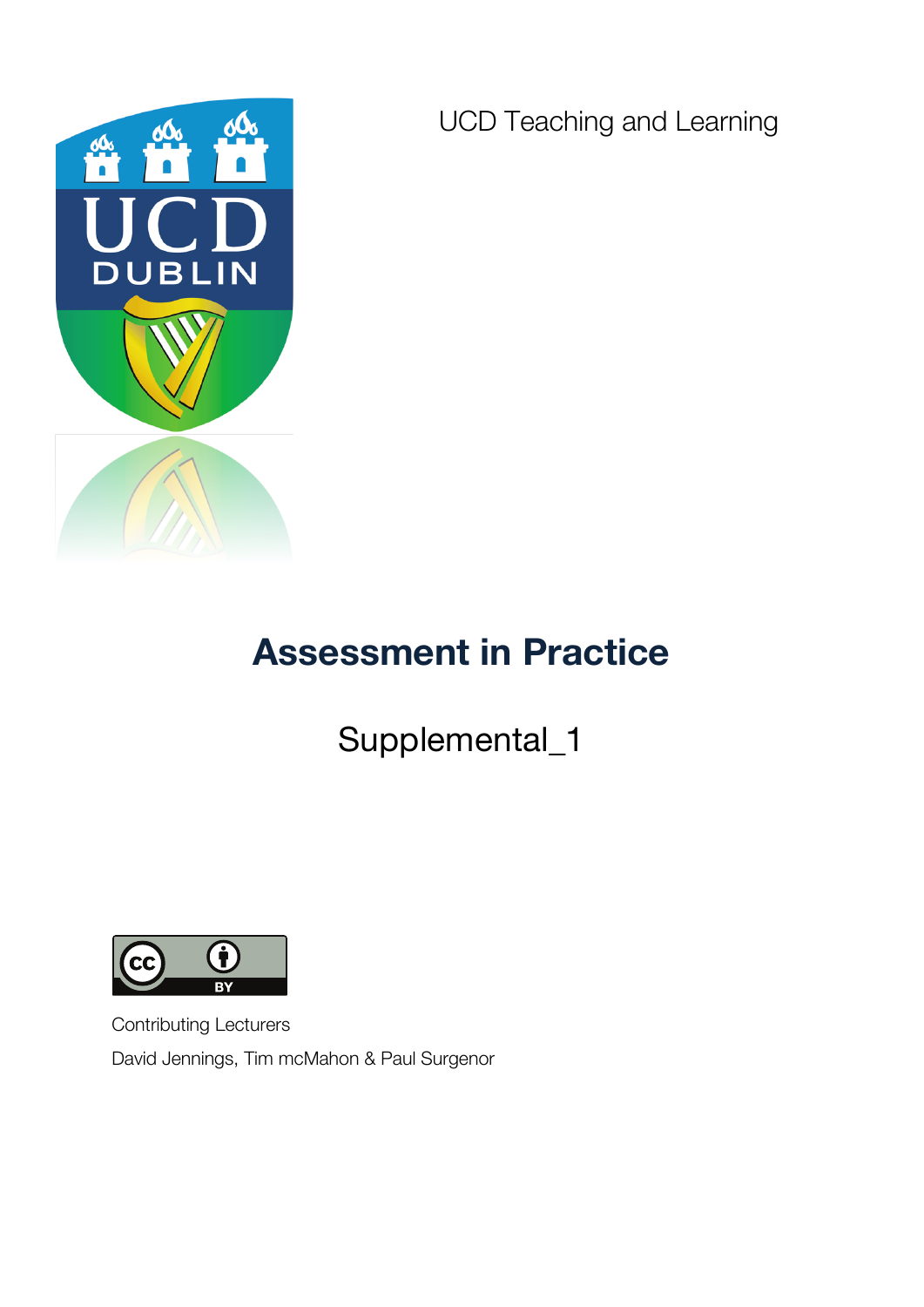# **CATs In class Quizes/Problem Sheets** Develop quizzes/problem sheets for groups of students in class, where they can learn from other students and monitor their progress against others **One-minute test** Stop class 5 minutes before the end (or at beginning) asking; what the most important think you have learned; what important questions unanswered. Use result to adapt next lecture, clarify questions next time. Some marks can be given for participation in this activity. **Muddiest Point** Invite students to describe what they didn't understand and what they think might help. **Exam Evaluations** Using a test you (have) use(d), invite students to evaluate how well it measures their knowledge or competencies Use of clickers; show of hands/cards: Similar to the quiz, but a more individual activity, use clickers in class (or show of hands/cards) to answer questions. If you follow this with a quick discussion in pairs, students will get feedback and learn other students' rationale for their answers. **In-class discussions:**  Allow opportunity for quick in-class discussion in pairs on more complex material or to discuss the application of the material to their programme.

#### **Application Article**

During last 15 minutes of class, invite students to write a short news article about how a major point applies

to a real-world situation

# Using student generated on-line material for in-class discussion

If students contribute on-line prior to a class, use some of their material/question to refer to in the lectures,

address common misconceptions, errors, etc.

#### **Chain notes**

Pass around a large envelope with a question about the class content. Each student writes a short answer,

puts it in the envelope, and passes it on.

#### **In-class feedback on assignment/assessment:**

Give feedback to whole class on common errors in continuous assessment assignments (or previous years exams)

#### **Problem Recognition tasks**

Invite students to identify a set of problems/issues that can be solved most effectively by on of a few

methods you are teaching in that session/module